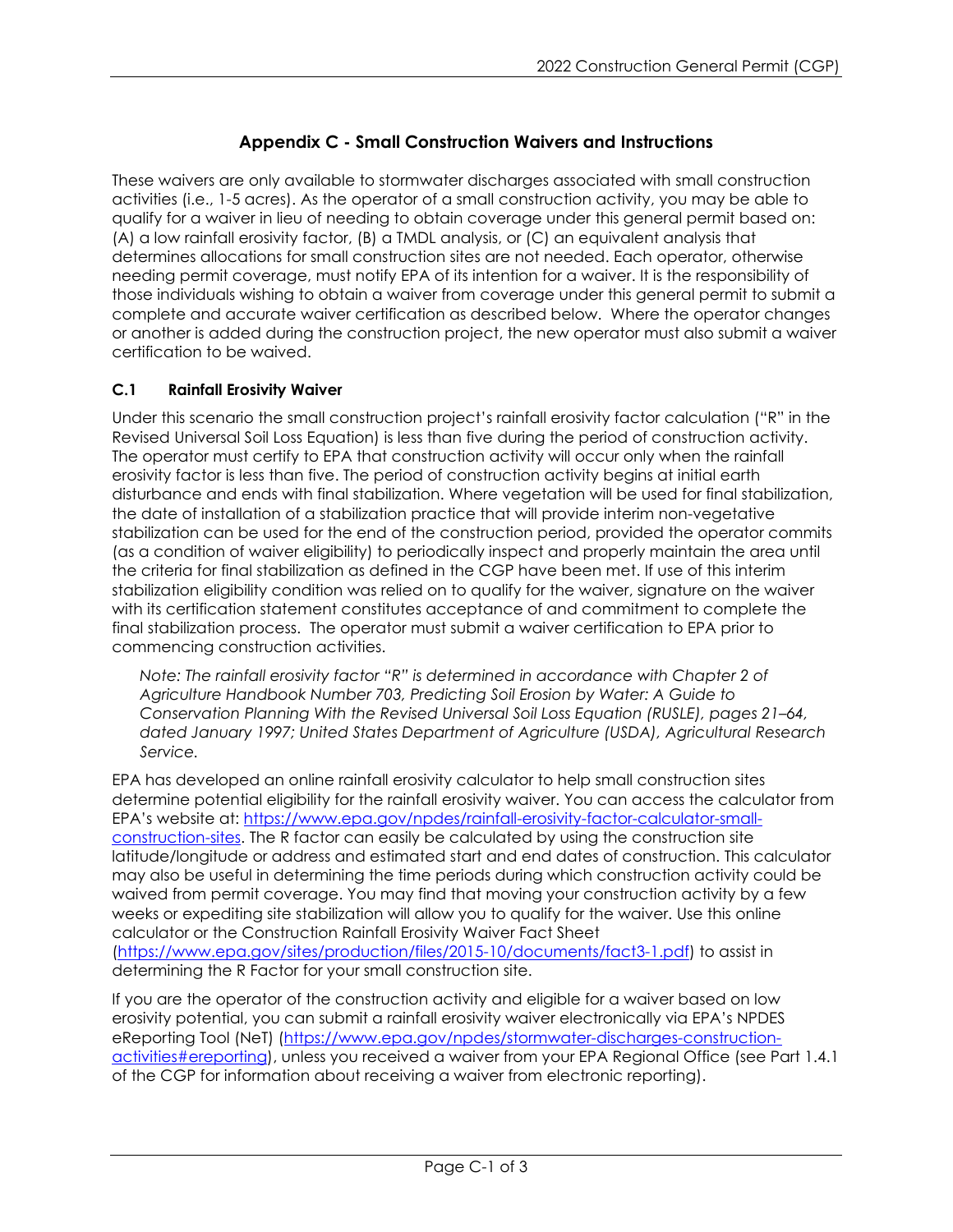*Note: If the R factor is five or greater, you do not qualify for the rainfall erosivity waiver, and must obtain coverage under an NPDES permit (e.g., the CGP), unless you qualify for the Water Quality Waiver as described in section B below.*

If your small construction project continues beyond the projected completion date given on the waiver certification, you must recalculate the rainfall erosivity factor for the new project duration. If the R factor is below five, you must update all applicable information on the waiver certification and retain a copy of the revised waiver as part of your records. The new waiver certification must be submitted prior to the projected completion date listed on the original waiver form to assure your exemption from permitting requirements is uninterrupted. If the new R factor is five or above, you must obtain NPDES permit coverage.

### **C.2 TMDL Waiver**

This waiver is available if EPA has established or approved a TMDL that addresses the pollutant(s) of concern for the impaired water and has determined that controls on stormwater discharges from small construction activity are not needed to protect water quality. The pollutant(s) of concern include sediment (such as total suspended solids, turbidity or siltation) and any other pollutant that has been identified as a cause of impairment of any waterbody that will receive a discharge from the construction activity. Information on TMDLs that have been established or approved by EPA is available from EPA online at<https://www.epa.gov/tmdl> and from State and Tribal water quality agencies.

If you are the operator of the construction activity and eligible for a waiver based on compliance with an EPA-established or approved TMDL, you must provide the following information in order to be waived from permitting requirements:

- 1. Name, address and telephone number of the construction site operator(s);
- 2. Name (or other identifier), address, county or similar governmental subdivision, and latitude/longitude of the construction project or site;
- 3. Estimated construction start and completion (i.e., final stabilization) dates, and total acreage (to the nearest quarter acre) to be disturbed;
- 4. The name of the waterbody(s) that would be receiving stormwater discharges from your construction project;
- 5. The name and approval date of the TMDL;
- 6. A statement, signed and dated by an authorized representative as provided in Appendix G, Subsection G.11, that certifies that the construction activity will take place and that the stormwater discharges will occur, within the drainage area addressed by the TMDL.

#### **C.3 Equivalent Analysis Waiver**

This waiver is available for discharges to non-impaired waters only. The operator can develop an equivalent analysis that determines allocations for his/her small construction site for the pollutant(s) of concern or determines that such allocations are not needed to protect water quality. This waiver requires a small construction operator to develop an equivalent analysis based on existing in-stream concentrations, expected growth in pollutant concentrations from all sources, and a margin of safety.

If you are a construction operator who wants to use this waiver, you must develop your equivalent analysis and provide the following information to be waived from permitting requirements:

1. Name, address and telephone number of the construction site operator(s);